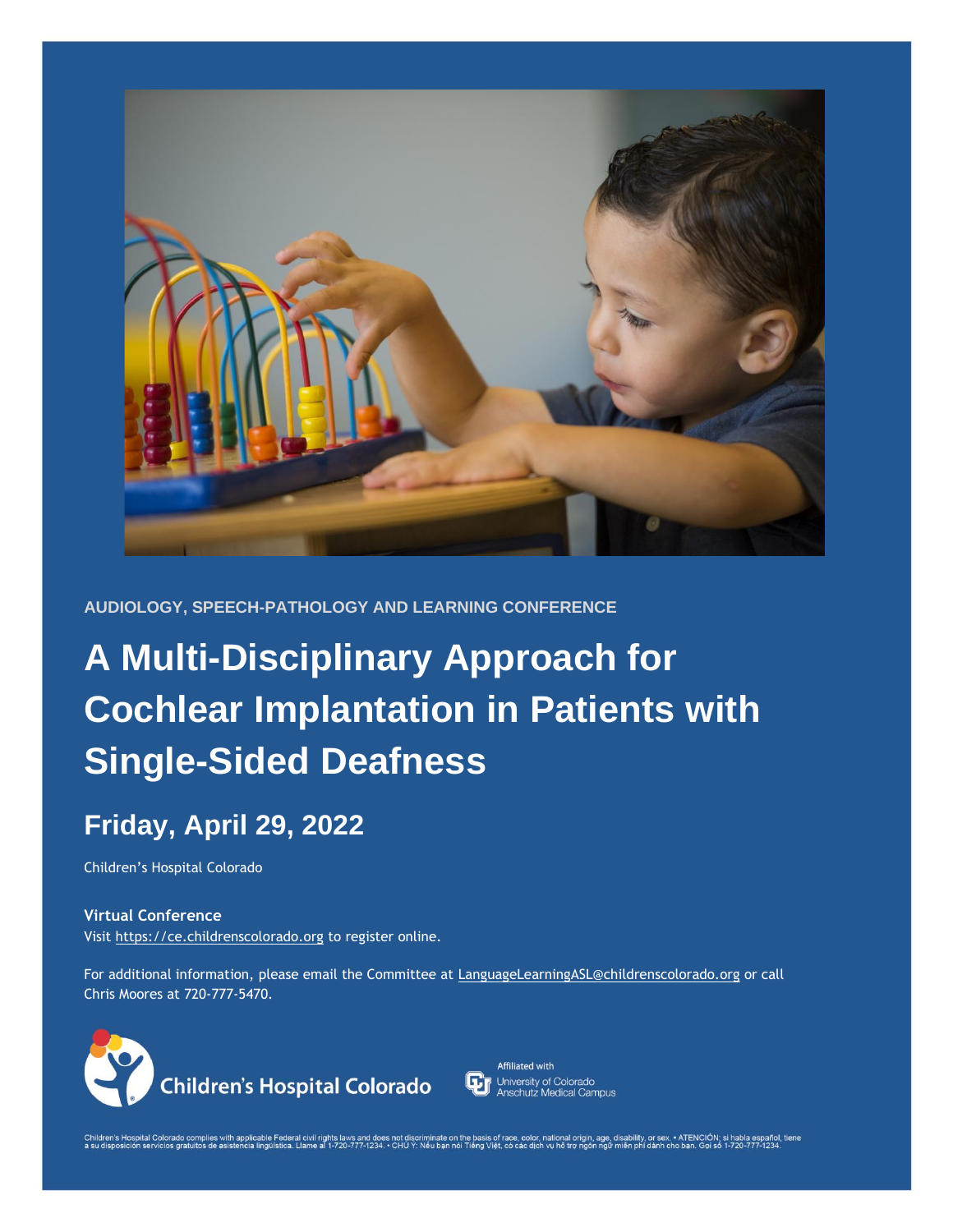# **Overview**

This conference will review single-sided deafness, discuss the current intervention options, special considerations for implantation and therapy recommendations and outcomes after implantation.

# **Objectives**

Upon completion of this conference, participants will be able to:

- 1. Describe the value of imaging as a component of cochlear implant candidacy for SSD.
- 2. Identify at least 2 challenges of relying on unilateral hearing.
- 3. Identify at least three accommodations or modifications that may increase accessibility to academics and learning for a student with SSD.
- 4. Identify 1 objective and 1 subjective candidacy criteria that can be taken into consideration during the cochlear implant evaluation process for SSD
- 5. Describe 2 components of cochlear implant testing for SSD.
- 6. List early outcomes for children with Single Sided Deafness (SSD) who participated in a clinical trial and received a cochlear implant under and investigational device exemption (IDE).
- 7. Describe how to set up technology to present auditory input isolated the CI ear for therapy with children with SSD who receive a cochlear implant.
- 8. List possible therapy recommendations for children with SSD who receive a cochlear implant.
- 9. After this course, participants will be able to describe a family's journey to deciding on a cochlear implant for their child.

# **Registration Fees**

| Professionals                | \$100.00 |
|------------------------------|----------|
| Children's Hospital Employee | \$85.00  |
| Student                      | \$50.00  |



**Children's Hospital Colorado** 

Intermediate Level 0.6 ASHA CEUs

*This program is pending approval for 0.6/ASHA CEUs (Intermediate level; Professional area).*

Attendees are expected to be present for the entire program. Individuals who are not present for the full program will not receive ASHA CEUs. No partial credit will be provided.



*This conference is pending approval for continuing education through the American Academy of Audiology.*

Children's Hospital Colorado is approved by the American Academy of Audiology to offer Academy CEUs for this activity. The program is worth a maximum of 0.6 Tier 1 CEUs. Academy approval of this continuing education activity is based on course content only and does not imply endorsement of course content, specific products, or clinical procedure, or adherence of the event to the Academy's Code of Ethics. Any views that are presented are those of the presenter/CE Provider and not necessarily of the American Academy of Audiology.

# **Further Information**

For additional information, please email the Committee at [LanguageLearningASL@childrenscolorado.org](mailto:LanguageLearningASL@childrenscolorado.org) or call Chris Moores at 720-777-5470.